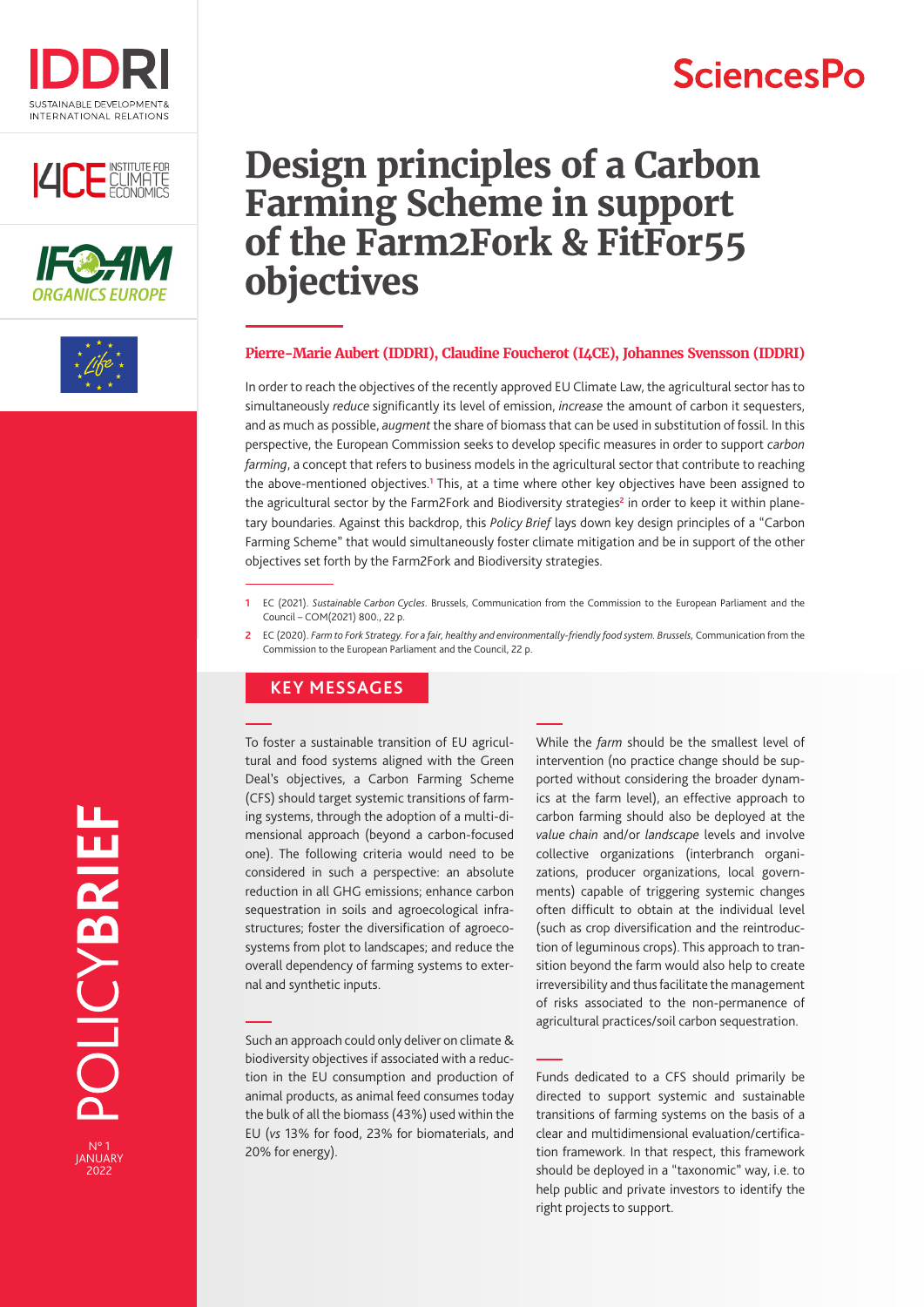### 1. A CARBON FARMING INITIATIVE TO SUPPORT SYSTEMIC TRANSITIONS OF FARMING AND FOOD SYSTEMS

A Carbon Farming Scheme (CFS) is defined in the Communication on Sustainable Carbon Cycles**<sup>3</sup>** and its supporting document**<sup>4</sup>** as "a green business model that rewards land managers for taking up improved land management practices, resulting in the increase of carbon sequestration […] and/or reducing the release of carbon to the atmosphere". While the focus of the Communication is on how to increase carbon sequestration, both dimensions—sequestration *and* emission reduction —should be considered as per this definition. In that perspective, five areas of action have been identified (that are however partially cross cutting):<sup>5</sup> better management of peatland, development of agroforestry, maintain and enhance soil organic carbon, better management of livestock (feed and manure management), and better nitrogen/fertilization management. The first three areas encompass actions whose objective is to *sequester* carbon in different compartments of agroecosystems, while the others two have more to do with emission reductions in particular through *efficiency gains* and technological uptake.

In parallel, reaching the objectives of the Farm2Fork and Biodiversity strategies (F2F & BDS) will be necessary to maintain the productive capacity of our agroecosystems, already affected by climate change<sup>6</sup> and biodiversity collapse.<sup>7</sup> These targets include an absolute reduction in the use of synthetic inputs (both fertilizers and pesticides) and a strong (re)diversification of agroecosystems–from plots to landscapes (through the 10% target of landscape features and the 25% target of organic farming).**<sup>8</sup>** At the same time, reaching such targets will also be favorable to soil carbon sequestration and, to a large extent, to an increase in the efficiency of nitrogen use. They are, as such, fully supportive of the climate objectives.

On the other hand, changes targeting only/mostly carbon efficiency such as those falling within the two last areas of action above outlined–livestock and fertilization management–can have detrimental effects on ecosystems' health. This is in particular the case of the use of nitrification inhibitors or feed additives, whose widespread use is sometimes hypothesized as a cornerstone of highly ambitious climate scenarios:**<sup>9</sup>**

- Following the IPCC recommendation, the use of nitrification inhibitors aims at limiting the emission of  $N_2O$  resulting from N application. However, it also contributes to increase the emission and then the redeposition of ammonia in natural ecosystems–which has critical side effects on natural ecosystems–while this very same process is also responsible to indirect  $N_2O$  emissions undermining the overall climate effect of this technology.**<sup>10</sup>**
- Feed additives aim at increasing feed conversion efficiency while reducing enteric fermentation for ruminants and can lead to a 10-15% reduction of methane emission without impacting cow productivity. Yet, how these additives affect the quality of the manure and in turn agroecosystems (and in particular soils) where this manure is applied remains relatively unknown.**<sup>11</sup>**

Carbon farming initiatives should therefore prioritize practices that yield multiple benefits (e.g. climate and biodiversity ones) while minimizing risks. Yet, a significant reduction in the use of external inputs and a strong diversification of agroecosystems, as required by the F2F & BDS, are also likely to lead in the short run and under the current state of our knowledge to a slight reduction of the overall agricultural production.**<sup>12</sup>** In a context where long-term climate strategies also target increases in the supply of biomass for substituting fossil carbon (either for energy or industrial purposes), a CFS can only be successful if accompanied by a reduction in the production and consumption of animal products within the EU. Animal production indeed absorbs as of today 43% of the biomass consumed in the EU, *vs* only 13% directly used as food, 23% for industrial purposes and 20% for energy production. Since fossil carbon today constitutes 55% of the total carbon consumed in the EU or 550 Mt of C, and since this amount is to drop dramatically if we are to meet our climate targets, less carbon derived from biomass should be directed to livestock and priority should be given to "low opportunity cost biomass".**<sup>13</sup>** In that perspective, extensive livestock systems relying on non-food

**<sup>3</sup>** EC (2021). *Sustainable Carbon Cycles*. Brussels, European Commission – Communication COM(2021) 800, p. 4.

**<sup>4</sup>** EC (2021). *Sustainable carbon cycles for a 2050 climate-neutral EU Technical Assessment* Brussels, European Commission – SWD(2021) 450, 60 p.

**<sup>5</sup>** See for example: EP (2021). *Carbon farming. Making agriculture fit for 2030*. Luxembourg, European Parliament, Policy Department for Economic, Scientific and Quality of Life Policies, 64 p.

**<sup>6</sup>** Moore, F. C. and D. B. Lobell (2015). The fingerprint of climate trends on European crop yields. *Proceedings of the National Academy of Science*s 112(9): 2670.

**<sup>7</sup>** Aizen M.A., Aguiar S., Biesmeijer J.C. *et al.* (2019). Global agricultural productivity is threatened by increasing pollinator dependence without a parallel increase in crop diversification. *Global Change Biology*, 00, 1-12. Dainese M., Martin E.A., Aizen M.A. *et al.* (2019). A global synthesis reveals biodiversity-mediated benefits for crop production. *Science Advances*, 5 (10), 13.

**<sup>8</sup>** One way to combine multiple objectives is the reintroduction of leguminous crops in rotation. It will indeed simultaneously decrease the recurse to synthetic nitrogen while increasing soil organic carbon sequestration through crop diversification. See for example Voisin A.-S., Guéguen J., Huyghe C. *et al.* (2014). Legumes for feed, food, biomaterials and bioenergy in Europe: a review. *Agronomy for Sustainable Development*, 34 (2), 361-380.

**<sup>9</sup>** Searchinger T.D. (2021). *A Pathway to Carbon Neutral Agriculture in Denmark*. Washington, World Resources Institute, 166 p.

**<sup>10</sup>** Erisman J.W., Sutton M.A., Galloway J. *et al.* (2008). How a century of ammonia synthesis changed the world. *Nature Geoscience*, 1 (10), 636-639; Lam S.K., Suter H., Mosier A.R.*, et al.* (2017). Using nitrification inhibitors to mitigate agricultural N2O emission: a double-edged sword? *Global Change Biology*, 23 (2), 485-489.

**<sup>11</sup>** Bampidis V., Bastos M., Christensen H.*, et al.* (2019). Guidance on the assessment of the safety of feed additives for the environment. *EFSA Journal*, 17 (4), e05648.

**<sup>12</sup>** Barreiro-Hurle J., Bogonos M., Himics M. *et al.* (2021). *Modelling environmental*  and climate ambition in the agricultural sector with the CAPRI model. Exploring *the potential effects of selected Farm to Fork and Biodiversity strategies targets in the framework of the 2030 Climate targets and the post 2020 Common Agricultural Policy*. Luxembourg, Publications Office of the European Union & Joint Research Centre of the European Commission.

**<sup>13</sup>** Van Selm B., Frehner A., de Boer I.J.M. *et al.* (2022). Circularity in animal production requires a change in the EAT-Lancet diet in Europe. *Nature Food*, 3 (1), 66-73.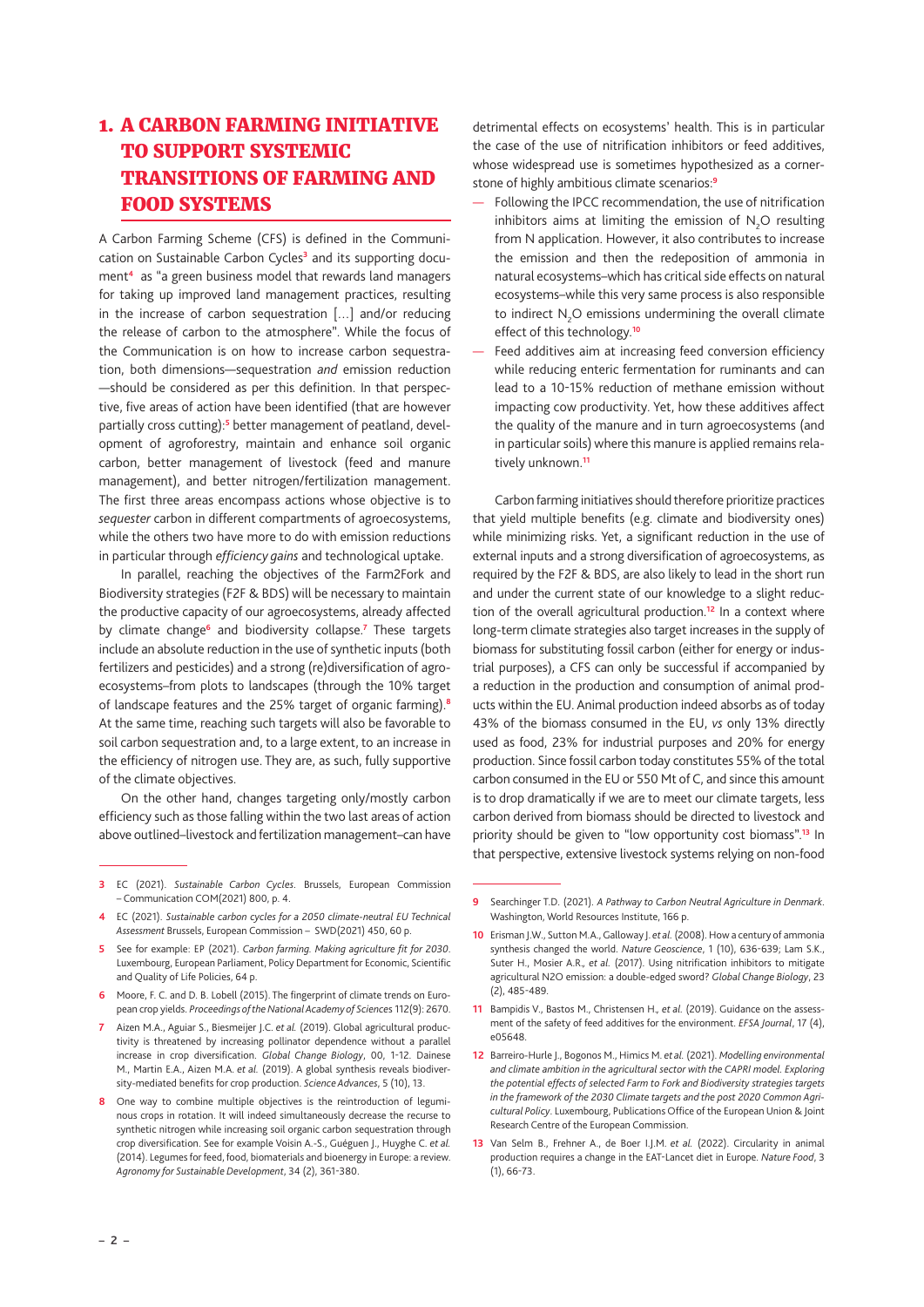#### **BOX. SOIL CARBON SEQUESTRATION & CLIMATE NEUTRALITY IN THE EU LAND SECTOR**

Annual emissions from the agricultural sector amounts to 430  $\text{MtCO}_2$ eql/y. To this has to be added emissions from agricultural soils themselves—60 to 70 MtCO<sub>2</sub>eql/y meaning that as of today EU agricultural soils are net emitters of GHG. The priority is thus to halt soil mineralization. In terms of soil carbon sequestration potential, estimates span from 42 MtCO<sub>2</sub>eql (figure proposed by the Commission) to over 200 MtCO<sub>2</sub>eql/y for the entire EU. Those figures are very sensitive to the hypotheses on practice changes *versus* more systemic changes of farming systems. They however well illustrate that even under the most optimistic assumptions for soil carbon sequestration, strong emission reductions will be needed in the sector to achieve the objective of land climate neutrality set forth by the EU by 2035.

competing feedstuff–and in particular extensive grasslands– should be prioritized over other sorts of systems for both the ecosystem services they render (nutrient cycling and landscape management) and their contribution to climate goals.**<sup>14</sup>**

### 2. DESIGN PRINCIPLES OF A CARBON FARMING SCHEME IN SUPPORT OF SUSTAINABLE TRANSITIONS

The need for a CFS that would simultaneously set climate targets for the agricultural sector and translate them into concrete objectives for farmers is clearly established. Beyond the stated goal of the Commission to make such a scheme a way to diversify land manager's income, it has to be designed to support sustainable transitions of farming systems. This has several implications for its design and its governance. Three aspects in particular need to be addressed: what is the scope and the perimeter of its deployment? How should it be financed? How should its implementation be monitored/followed?

#### **Scope and perimeter: ensuring additionality and avoiding leakages while triggering transitions**

The definition of the scope and the perimeter of a CFS has to do with two distinct issues. On the one hand, the scope of implementation should ensure additionality and avoid leakages. CFS are often implemented at the level of practices (e.g. the Australian Carbon Farming Initiative). However, this leads to considerable risks of leakage, meaning that a change in practices leading to an increase in carbon sequestration in soils or reduced

emissions can be associated with a parallel change leading to increased emissions. The smallest level at which a CFS could be implemented should therefore be the farm as a whole. A scope 3 approach–meaning that all emissions associated to what the farm purchases to function would be taken into account–could even be preferred. This would in particular enable to capture indirect emissions associated to fertilizer production, a very energy-intensive process whose current emissions amount to roughly 10% of all ag-remated GHG emissions.**<sup>15</sup>**

On the other hand, the relevant perimeter of a CFS should also go beyond the farm gate. Changes that are within reach for a farmer acting on his own are indeed limited to system optimization or the adoption of "simple" measures such as, for example, cover cropping in arable farming (which can significantly contribute to soil organic carbon sequestration).**<sup>16</sup>** However, in many cases, a broader system redesign will be required to contribute to climate and biodiversity objectives. This is particularly the case when it comes to re-diversify farming systems and (re)introduce low-inputs crops, such as hemp, legumes, or temporary grasslands. Despite the benefits for the environment but also for farmers, such changes in cropping systems cannot happen in isolation. Farmers need to have access to high quality seeds as well as to buyers and a whole value chain downstream, with collecting agencies, storing facilities and processing units.**<sup>17</sup>** The deployment of such an integrated approach will require to engage value chain actors, such as interbranch organizations and producer organizations, as well as local governments; they could also play a role of "project aggregator" to reduce transaction costs between projects and funders (see section on finance). Most importantly, the proposed integrated approach is an original way to deal with the problem of non-permanence associated in particular to soil carbon sequestration. It indeed seeks to create "increased returns on adoption" and thus to gradually lock agricultural systems in new states that are favorable to carbon sequestration and emissions reduction. In other words, a CFS will only be effective in the long term if the entire value chain in which a farm is embedded is deeply revamped.

#### **Metrology/evaluation framework:**  combining CO<sub>2</sub>eql and bundles of **services**

A CFS will need to lean on a robust evaluation framework that will ensure it supports the sort of systemic transition outlined above. Such an evaluation framework thus needs to combine a carbon metric with other key indicators of farming systems transformation. This could take the form of a "bundles of

**<sup>14</sup>** Schader C., Muller A., Scialabba N.E.-H.*, et al.* (2015). Impacts of feeding less food-competing feedstuffs to livestock on global food system sustainability. *Journal of The Royal Society Interface*, 12 (113).

**<sup>15</sup>** At the country level, the long-lasting question of carbon leakage refers to whether emission reductions in a given sector could be associated with an increase in import-embodied emissions. While the problem also exists in the agricultural sector, it cannot be dealt with at the level of the CFS.

**<sup>16</sup>** Launay C., Constantin J., Chlebowski F. *et al.* (2021). Estimating the carbon storage potential and greenhouse gas emissions of French arable cropland using high-resolution modeling. *Global Change Biology*, 27 (8), 1645-1661.

**<sup>17</sup>** Meynard J.-M., Jeuffroy M.-H., Le Bail M. *et al.* (2017). Designing coupled innovations for the sustainability transition of agrifood systems. *Agricultural Systems*, 157 (Supplement C), 330-339.